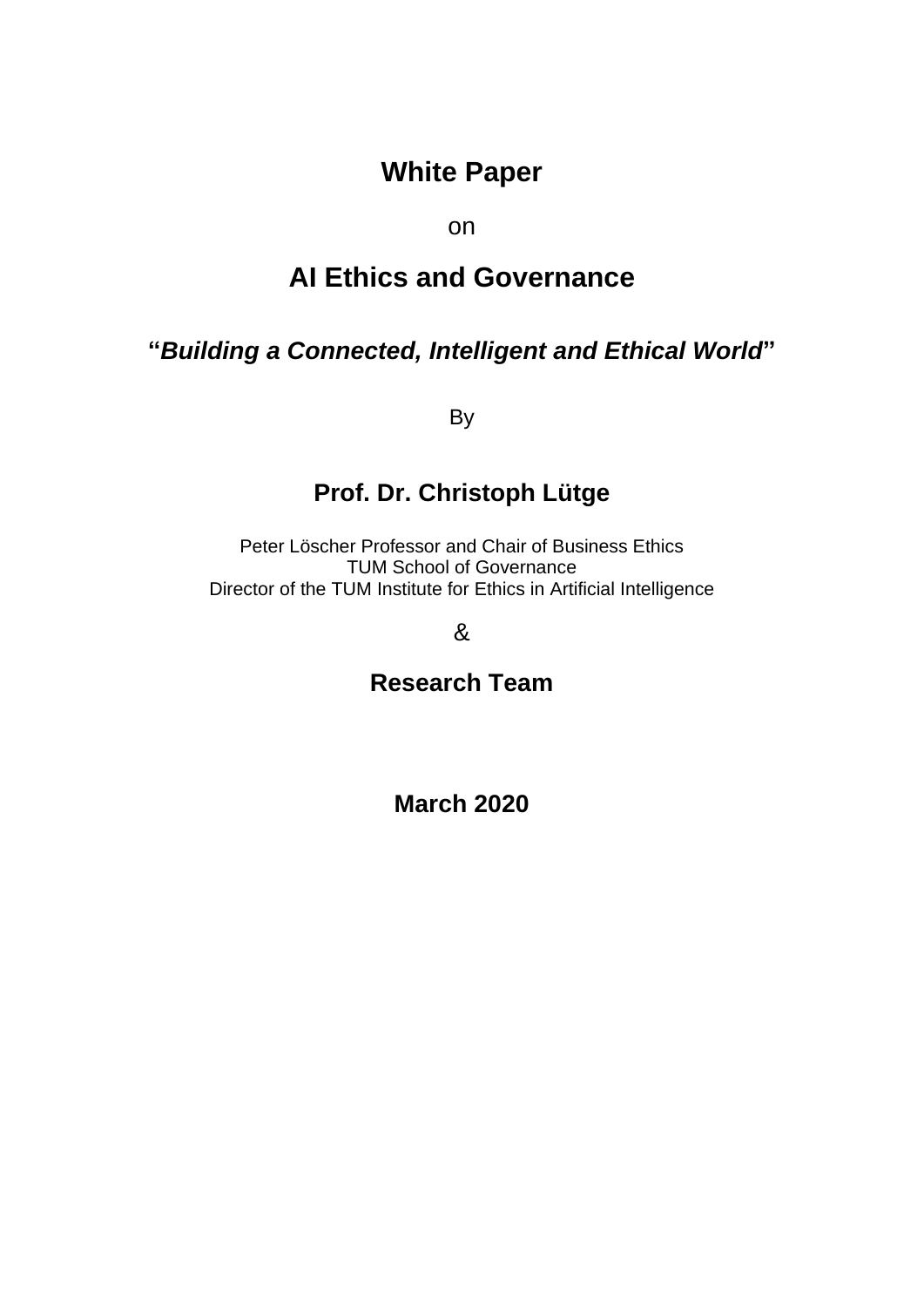# **Executive Summary**

In the second decade of the 21<sup>st</sup> century, artificial intelligence (AI) is already being used around the world and now shapes how societies and their institutions are maintained, organized and controlled. Ranging from face recognition use in London and Beijing to autonomous vehicles driving in San Francisco and Munich, and price prediction applications in financial markets, AI has become omnipresent in our everyday lives. Given its tremendous influence on society, politics, science and economics, the **interrelationship between ethics and AI** concerns enterprises, governments and individual consumers worldwide. Thus, the main challenges for developers of AI solutions and policy makers will be to (1) navigate the differing interests and beliefs regarding AI that are prevailing in our increasingly interconnected societies, (2) understand stakeholders' perceptions on AI and (3) develop principles for the mitigation of compliance and reputational risks.

#### **Developing AI principles**

In order to understand the challenges policy makers and corporate decision makers face when confronted with aspects of AI ethics and AI regulation, it is first important to have a structural understanding of the principles behind AI regulation. While stakeholders' perceptions on AI ethics vary and are still materializing in numerous international, European and national frameworks, the majority touch on the overarching principles of **beneficence, non-maleficence, autonomy, justice**  and **explicability**. These principles form the basis for our comparative analysis.

Overall, on the international level, the *OECD Principles on Artificial Intelligence* are one of the most influential frameworks on AI, due to the multi-stakeholder approach and its adaption by the G20. Even so, many aspects of the Principles remain vague and require future exploration and explanation as organizations continue to navigate this topic.

Although there is an overwhelming consensus on AI ethics in general, the interpretation of AI principles is displayed on the international, European and national level. Many stakeholders have stressed the relevance of international frameworks such as the United Nations Sustainable Development Goals or the United Nations Guiding Principles on Business and Human Rights for managing AI. Constitutional norms pertaining to human dignity, liberty, non-discrimination and privacy, play another decisive role in understanding how to interpret the AI principles of autonomy, justice and non-maleficence in practice.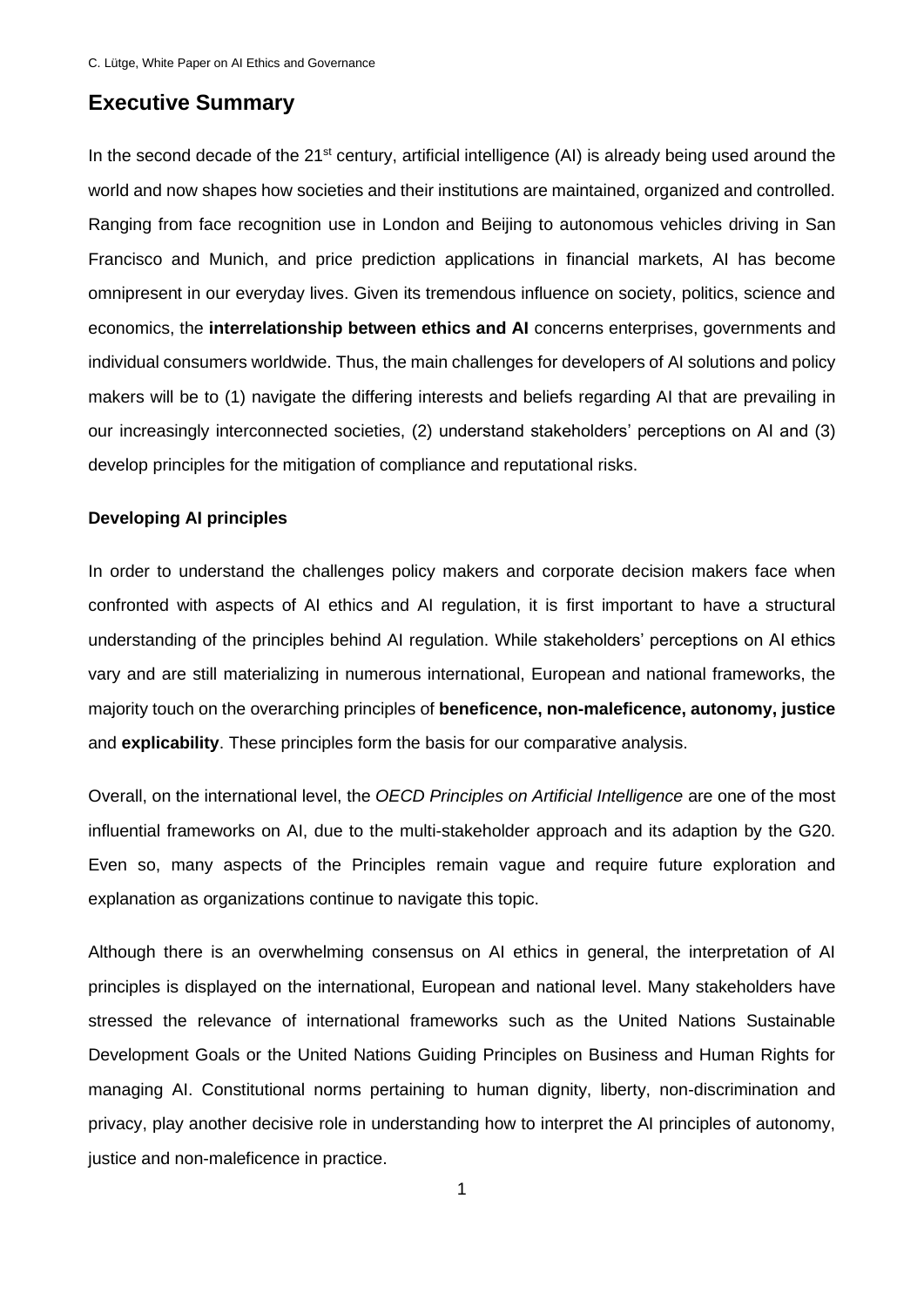In addition to written law and formal rules, there are also informal rules and meta-ethical considerations that are often difficult for non-specialists to grasp. Despite their theoretical nature, meta-ethical considerations influence the practical narratives on AI ethics, such as in the case of autonomous driving. Moreover, the interpretation of principles such as autonomy or justice has its roots in the perceptions of powerful interest groups, including political parties and NGOs, and is embedded in different religious and ethical traditions and influenced by a society's historical experiences.

#### **Finding Common Ground**

Finding common ground on AI ethics requires integrating global AI principles into local perceptions and incorporating them into established legal traditions. Apart from mere compliance with already existing standards, organizations need to consider the dynamics between stakeholder perceptions and general motives.

As demonstrated, AI regulations can be generally subdivided into the five overarching principles of beneficence, non-maleficence, autonomy, justice and explicability. The interpretation of these more general principles, however, hinges on specific AI relevant guidelines and individual stakeholder interests. **Stakeholders vary, therefore, in how they interpret these global principles**.

In addition to the challenge of understanding, interpreting and communicating commitment to these principles, the problem arises of how these principles interact with one another. For example, justice and beneficence may come in conflict in terms of how minority interests are valued against the interests of the majority. While there is no automatic solution, companies can deal with these conflicts by focusing on the public discourse and looking for potential win-win situations in the further enhancement of AI capacities.

The interrelatedness of the Principles also appears in practical use cases, such as face recognition or predictive policing. Based on the analysis of current tendencies in legislation and the interests formulated by major stakeholder groups, we conclude that the use and collection of data must, in most cases, be based on consent and that companies developing invasive AI solutions must take care to clearly explain the measures taken to prevent cases of non-maleficence and injustice.

2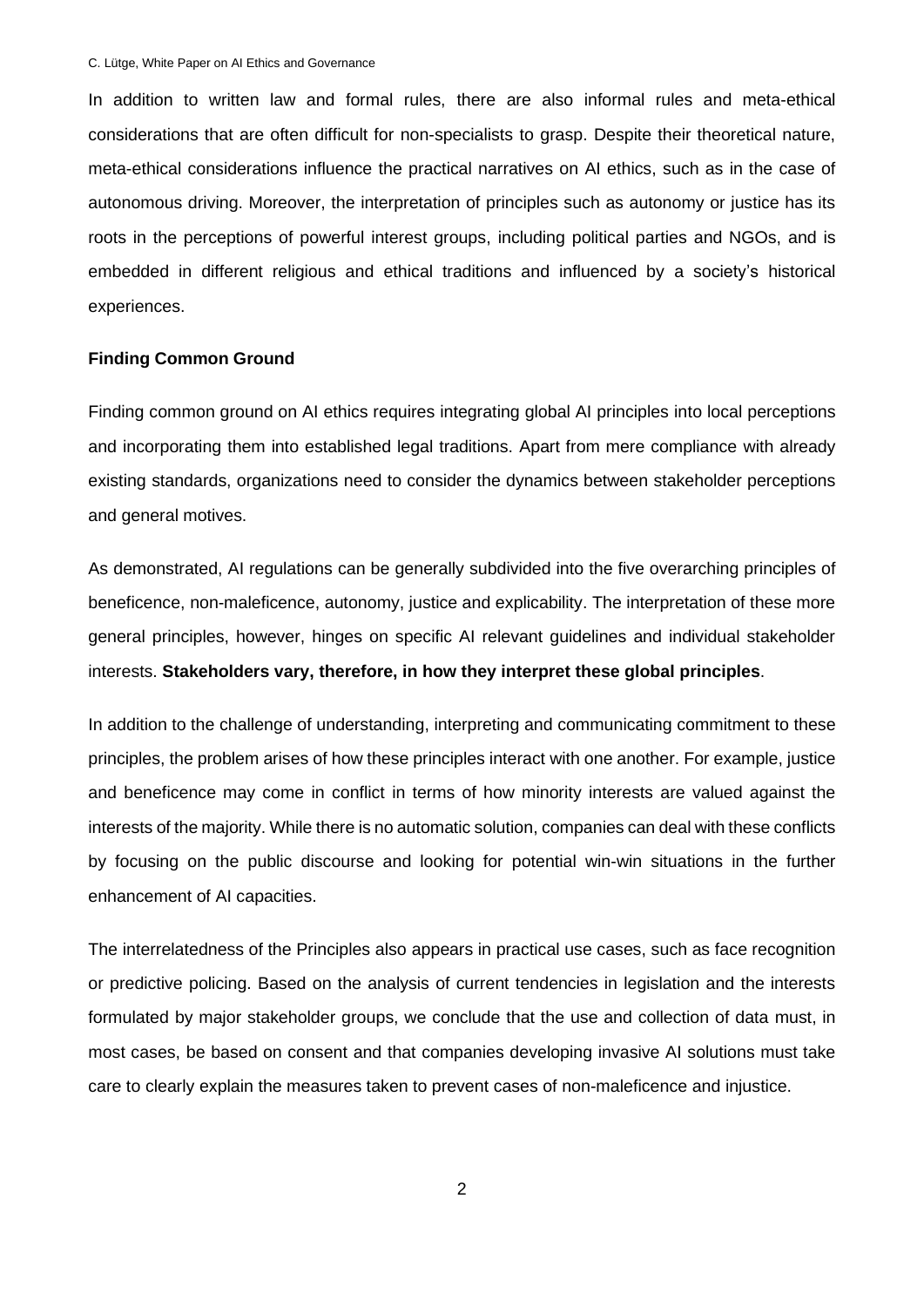#### **How are companies handling AI ethics and stakeholder involvement?**

In order to get a holistic understanding of how companies are implementing these Principles in practice, we examined selected companies with different national backgrounds. We assessed them in terms of their handling of AI ethics and stakeholder involvement, prioritizing four aspects:

- Does the company define their AI principles?
- Does the company define processes and policies concerning AI ethical principles?
- Is the company reporting and explaining its AI solutions?
- Does the company participate in the social discourse and stakeholder dialogue?

Through comparing companies, **we were able to analyze the relative weaknesses of major AI users and developers in terms of AI governance**. We found that the differences among companies were quite pronounced irrespective of the business sector. Three companies stood out as role models. Google offers the most precise principles for AI ethics. Microsoft and Daimler explain the benefits of AI solutions in a very transparent way and have strong collaboration with governments and NGOs.

#### **Conclusion**

Based on legal ramifications, stakeholder expectations and on the company comparison, we derived conclusions concerning the overall governance on AI. The overall conclusion, we can draw from our research, is that there is still a wide gap between theoretical AI principles and practical action guiding regulation. Moreover, we found that embedding **ethics within AI governance structures is crucial for uniting the different stakeholder perceptions prevailing in our societies**. The definition of core values and the adaptation of already existent legal frameworks to various cases is an important aspect of implementing practical AI solutions.

Based on our work, we were able to identify following priorities:

- 1. Policy makers need to distinguish between *hard* and *soft* frameworks for regulating different AI use cases.
- 2. Policy makers and stakeholder groups should foster global collaboration on defining minimum standards for AI.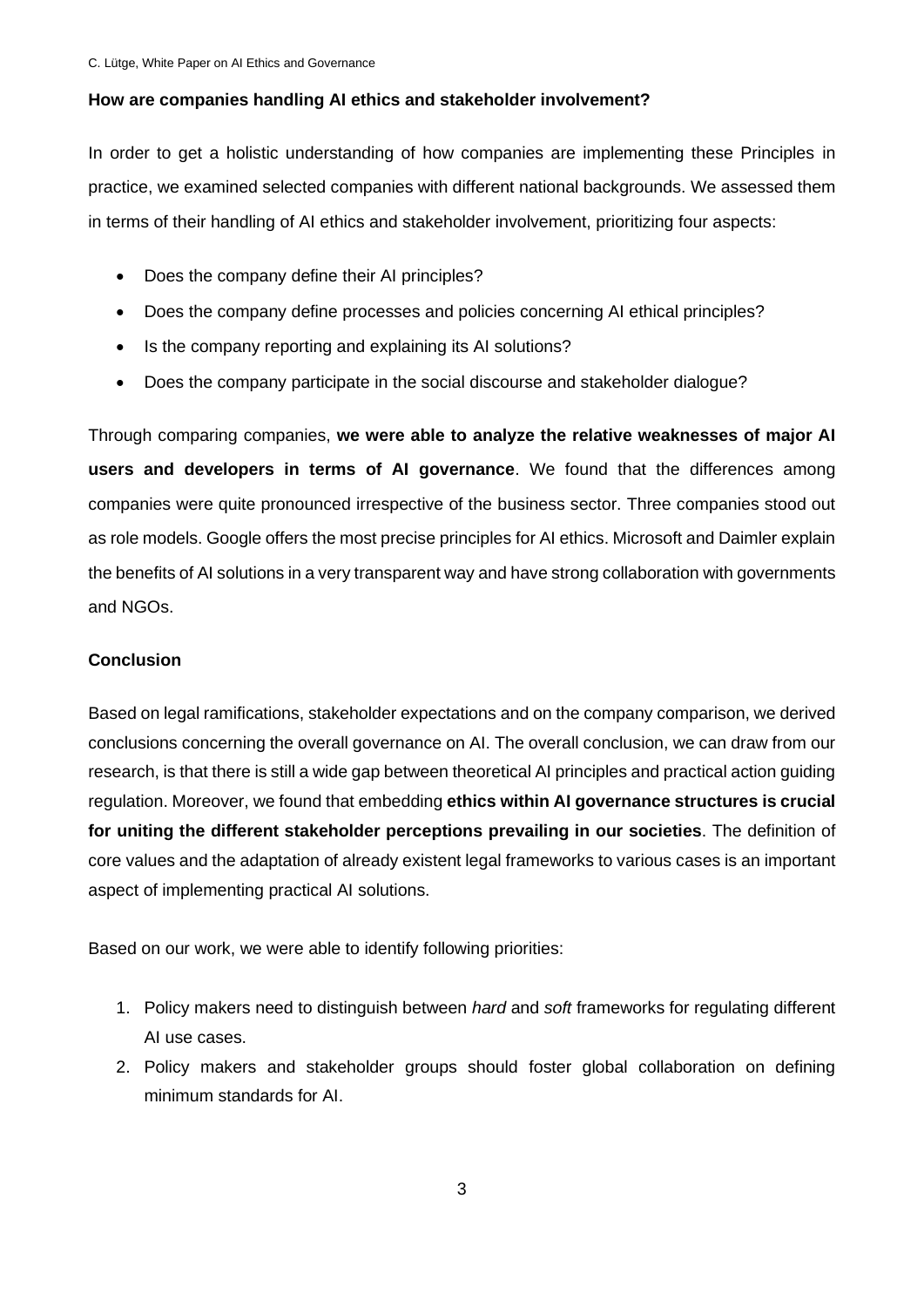3. Policy makers and corporate decision makers need to pay heed to potential conflicts within different principles of AI ethics and how relevant stakeholder perceptions and preferences interact with these conflicts.

In the light of these major recommendations, we have also developed concrete recommendations related to the different principles of AI governance. For example, we propose that beneficence criterion should be adapted to distinct fields of application, as it has different implications for the health sector, social media or autonomous driving. In the case of non-maleficence, policy makers have to define the exact meaning of non-maleficence for the respective use cases and distinguish between different cases of criticality. In contrast, some AI principles require more debate, as stakeholders have different conceptions of autonomy and justice. As a result, policy makers need to provide a definition of how they exactly understand "autonomy" and "justice". However, there are also clear prohibitions on certain actions such as discrimination by gender, age or profession in dilemmatic situations. Although societies might have clear preferences for age discriminations when it comes to trolley dilemma like situations, it would constitute a violation of constitutional principles.

Explicability also plays an important role for AI regulation, as it is an ethical principle developed specifically for the context of the use of AI. Due to the black-box character of AI driven decisions, strengthening the rights of consumers with more transparency of AI solutions is important for guaranteeing human oversight and consumer sovereignty. The regulator needs to distinguish between cases where explicability is important ex ante (e.g. autonomous driving, public service) and ex post (e.g. estimation of creditworthiness in the private sector).

Given the high polarization and different perceptions on AI ethics in European societies, we recommend that policy makers should take the challenges posed by AI seriously.

# **Recommendations for Policy Makers and Corporate Agents**

The immense influence of AI on society means that the interrelationship between ethics and AI has is a major concern for policy makers and corporate decision makers alike. However, the relationship between ethics and AI is not determined by AI itself, but rather by the way we develop, use and regulate it. In this white paper, we have looked at the different positions of stakeholders on AI regulations and elaborated on the common ground of AI ethics. The position of the various stakeholders concerning their overarching values in the AI ethics discourse is influenced by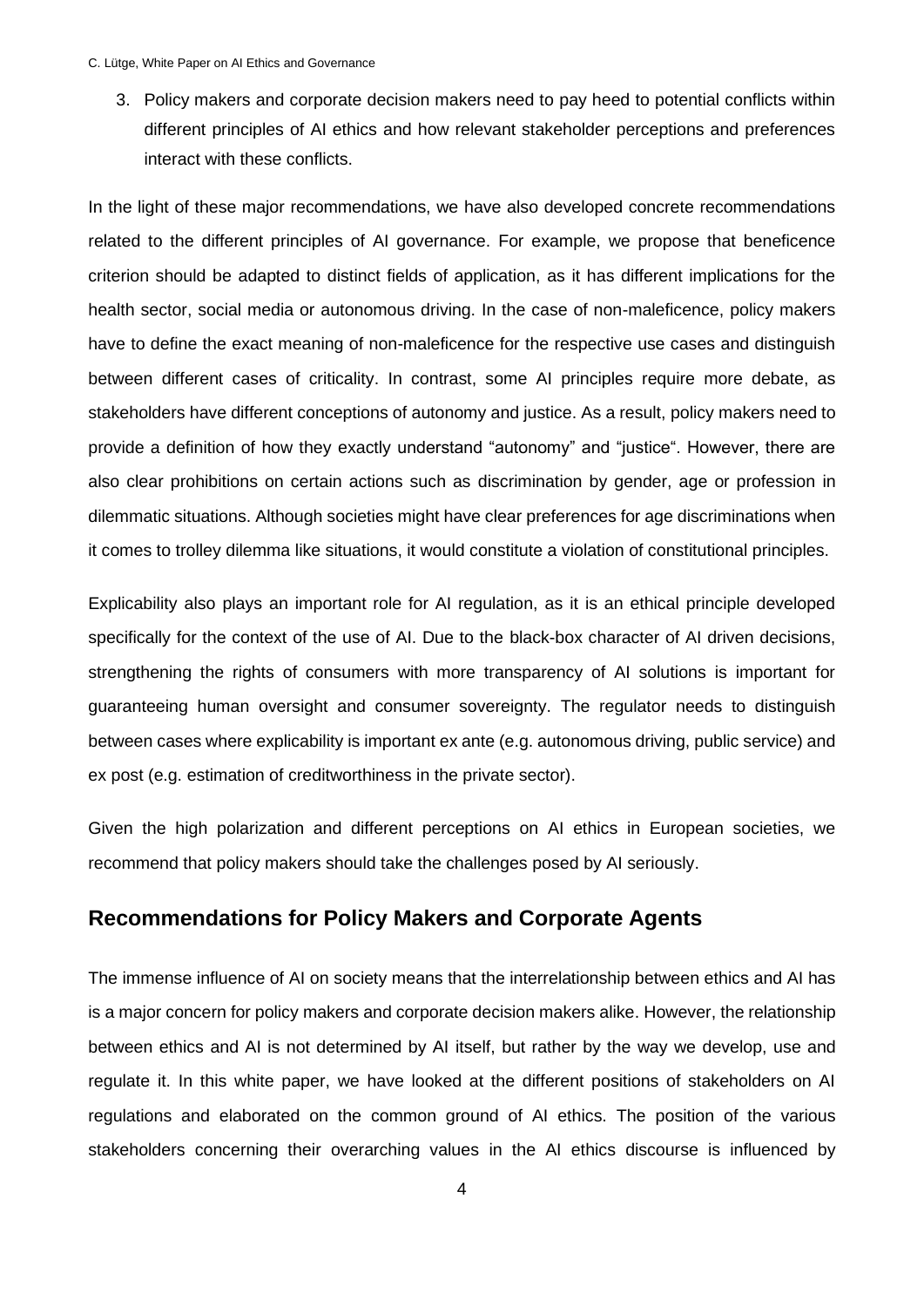perception and interests. This is partly driven by relevant entities reasons for existence. As a result of our analysis, we found that the prevailing values and norms represent a difficult task for decision makers, as some of the principles of AI ethics can be interpreted in conflicting ways.

Based on our review of various guidelines on AI ethics, secondary legal frameworks and the interests of different stakeholder groups, we have derived a set of conclusions and recommendations for policy makers, policy makers of different levels, stakeholder groups and industry. We first identify the following major priorities:

- 1. Policy makers need to distinguish between *hard* and *soft* frameworks for regulating different AI use cases.
- 2. Policy makers and stakeholder groups should foster global collaboration on defining minimum standards for AI.
- 3. Policy makers and corporate decision makers need to pay heed to potential conflicts within different principles of AI ethics and how relevant stakeholder perceptions and preferences interact with these conflicts.

#### **General Conclusions**

Many of the insights gain through this research lie beyond or across the identified principles of AI ethics. What we also find is that there is still a big gap between the theory of AI regulation and the actual implementation in laws and action guiding regulation. In this section, we outline these overarching findings, which help to narrow down the AI ethics principles for legislation, and distinguish between conclusions relevant for regulators [R] and industry [I].

- AI governance requires overarching principles. The 5 principles developed by the AI4People Forum (Beneficence, Non-maleficence, Autonomy, Justice and Explicability) form, in our view, the baseline for further discussions on AI ethics in Europe.[I,R]
- The further enhancement of AI requires ethical principles. At the same time, the reaping of ethical benefits of AI also depends on a high-tech infrastructure. [I,R]
- The key task of regulators and policy makers will be to tackle cases where the different AI principles conflict with each other. Exemplary cases are the conflict between beneficence and explicability.[R]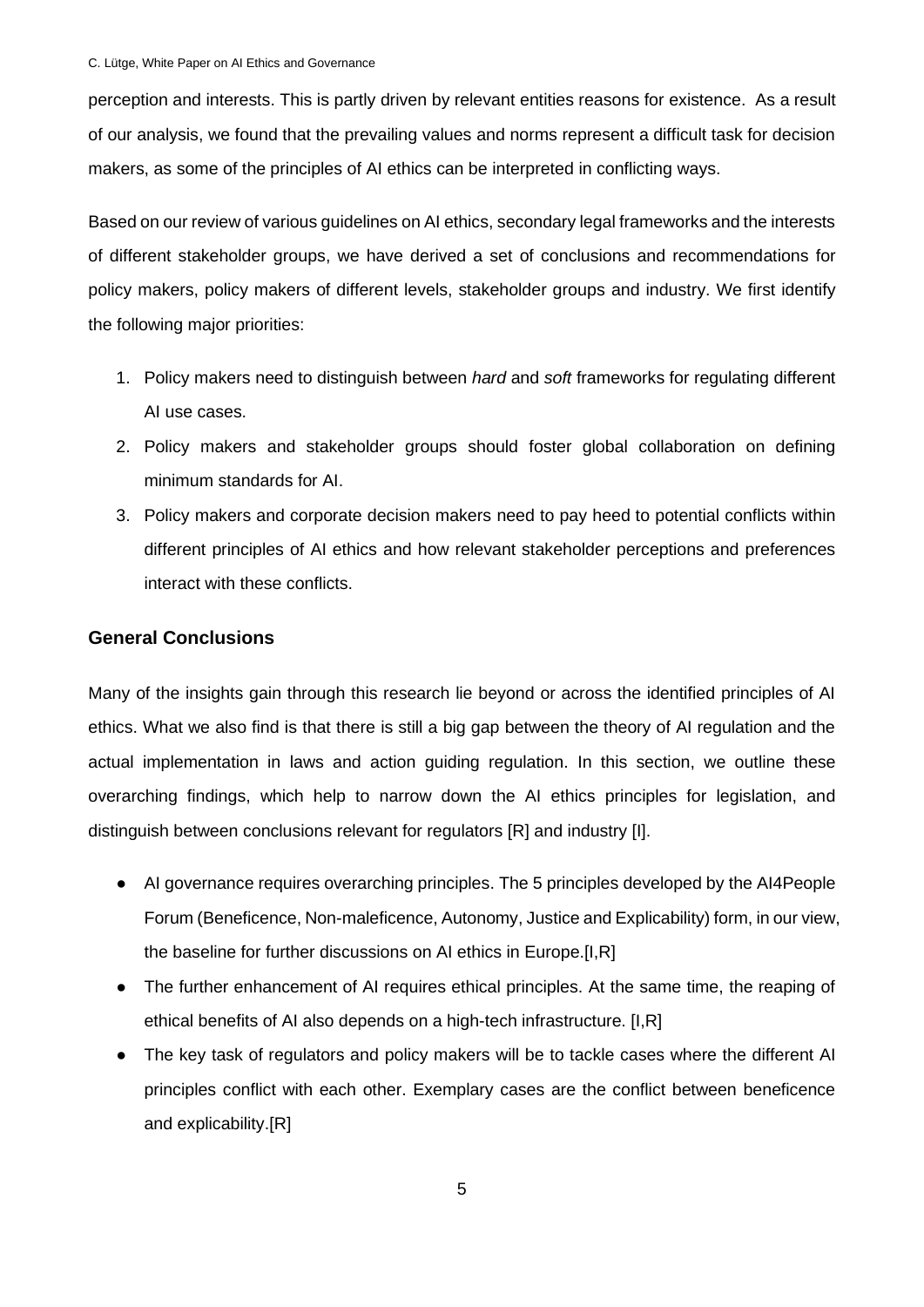- Given the diversity of AI use cases, a "one size fits all" approach is not applicable. We recommend, therefore, to define criteria for distinguishing between "hard" and "soft" rules.[R]:
	- The involvement of AI in "critical decisions" requires hard rules.
	- The involvement in rather uncritical situations requires soft rules (ethics codices).
	- Regulators need to define different levels of criticality. Criticality in the sense of the necessity to establish legal ramifications - needs to take irreversibility, individual rights and trust in social institutions into account.
	- $\circ$  The aspect of time criticality (e.g. autonomous driving) requires a special focus in this case, due to its close linkage with irreversibility.
- Legislation needs to include both "top-down" and "bottom-up" approaches in order to connect the inputs from industry to the interest of society.[R]
	- The second AI4People paper<sup>1</sup> has dealt with the implications of AI governance. One important finding of this paper is that "the complex set of provisions regulating the production and use of AI for autonomous vehicles scarcely overlaps with that of AI appliances for smart houses, for finance, etc. The same holds true in terms of governance," with stresses the relevance of context dependency.
	- We argue that policy makers should combine the approaches of top-down and bottom-up in the process of finding the apt legal framework.
- The European Union and national governments should embrace the efforts of international organizations, such as the ITU, to standardize AI regulations  $[R]^2$ :
	- $\circ$  The pivot to digital sovereignty should contribute neither to a widening of the digital divide nor to technological disintegration (case by case).
	- It may be necessary to define areas in AI research and development more open to international cooperation and exchange, and areas that are more restricted due to concerns revolving around digital sovereignty.
	- The goal of international AI governance should be to establish a competitive environment, based on fair principles and low market entry barriers.

<sup>1</sup> Compare: Pagallo et al. (2019).

<sup>2</sup> We encountered different stakeholder perspectives on the exact degree of international cooperation. The Beijing principles as well as the G20 Human Centered-AI Principles focus on the realization of international cooperation and joint governance mechanisms, while the EU has been recently focusing on strengthening digital sovereignty.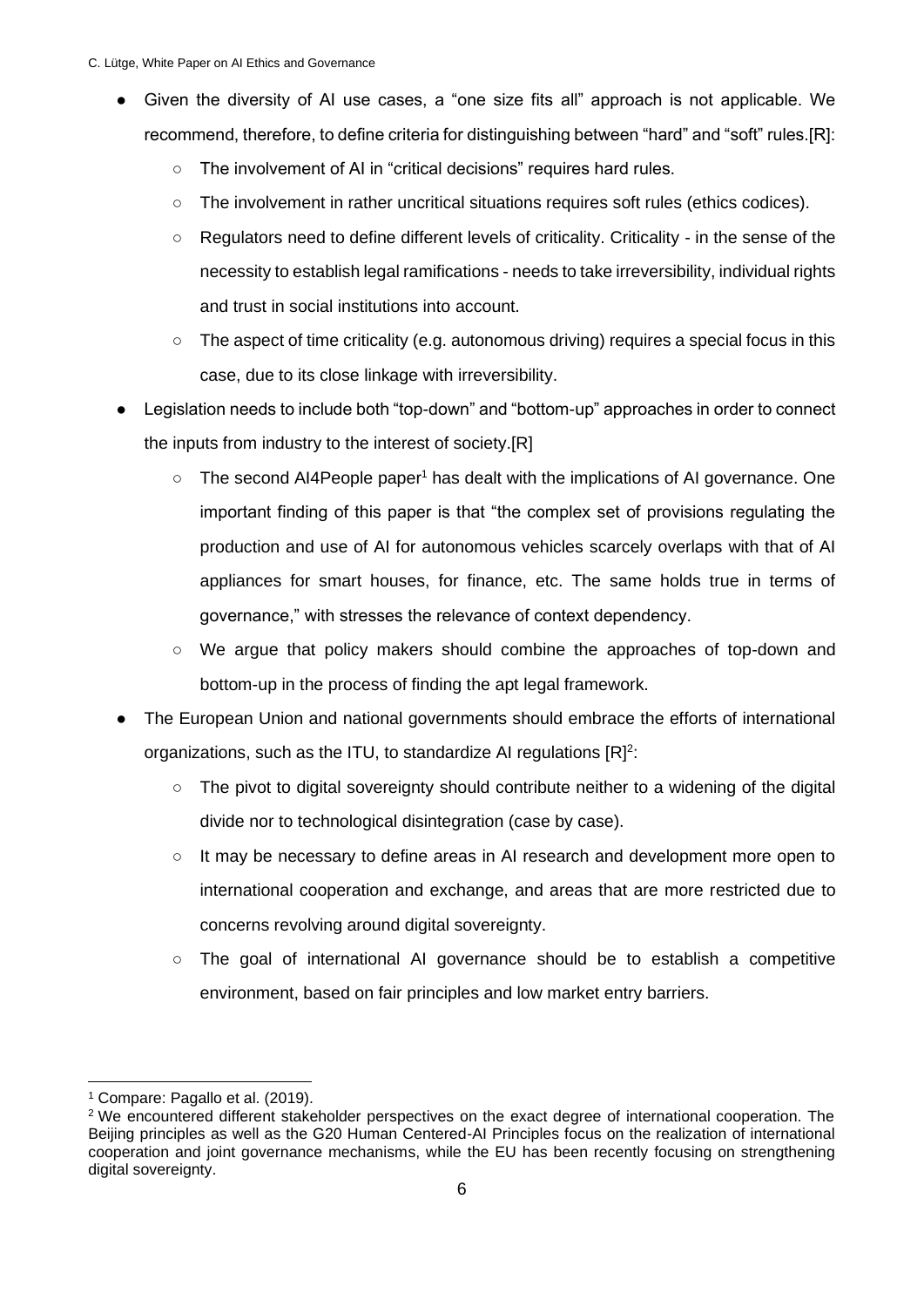### **Beneficence**

The vast majority of stakeholder and frameworks acknowledge that AI should be in the service for the common good and the benefit of humanity. Nevertheless, it often remains unclear what is explicitly meant by beneficence and how it applies in different use cases. Thus, we find that:

- Policy makers and regulators need to acknowledge the relevance of AI ethics and regulation to reap the benefits of AI. Corporate decision makers require clear rules for further advancing research and development of AI (e.g. autonomous driving). [R,I]
- The beneficence criterion should be adapted to the distinct fields of application. Beneficence has different implications for the health sector, social media or autonomous driving.[R,I]
	- In the case of autonomous driving, it makes sense to coordinate efforts to come closer to Vision Zero<sup>3</sup>
	- The same might apply to the health sector and cancer detection, where AI should enhance the accuracy of diagnosis.
- In most cases, policy makers should leave enough space for enterprises to define their own vision on AI, as long as it does not contradict other AI principles or legal frameworks. [R]
	- An exemplary case for how to integrate beneficence into corporate decision-making is the AI for Good Strategy of Microsoft, which illustrates how companies can link the further development of AI with ethical goals. Another example of beneficial AI is the chatbot Raaji.<sup>4</sup>
- Governing bodies should outline key areas in which they seek to further enhance AI capacities.[R]<sup>5</sup>

### **Non-maleficence**

While the principles that AI should work against the risks arising from technological innovations is fundamental, it remains vague. Therefore, we find that:

<sup>&</sup>lt;sup>3</sup> The goal of vision zero ("reduction of road fatalities to zero") has been integrated in the German Ethics Code on Automated and Connected Driving ("The primary purpose of partly and fully automated transport systems is to improve safety for all road users").

<sup>4</sup> UNICEF. (2018). Design for girls, by girls - Period. https://www.unicef.org/innovation/U-Report/design-forgirls-by-girls-pakistan

 $\overline{5}$ The G20 have explicitly stressed the connection between the UN SDGs and the UN SDGs (Compare: Chapter 2.1.6).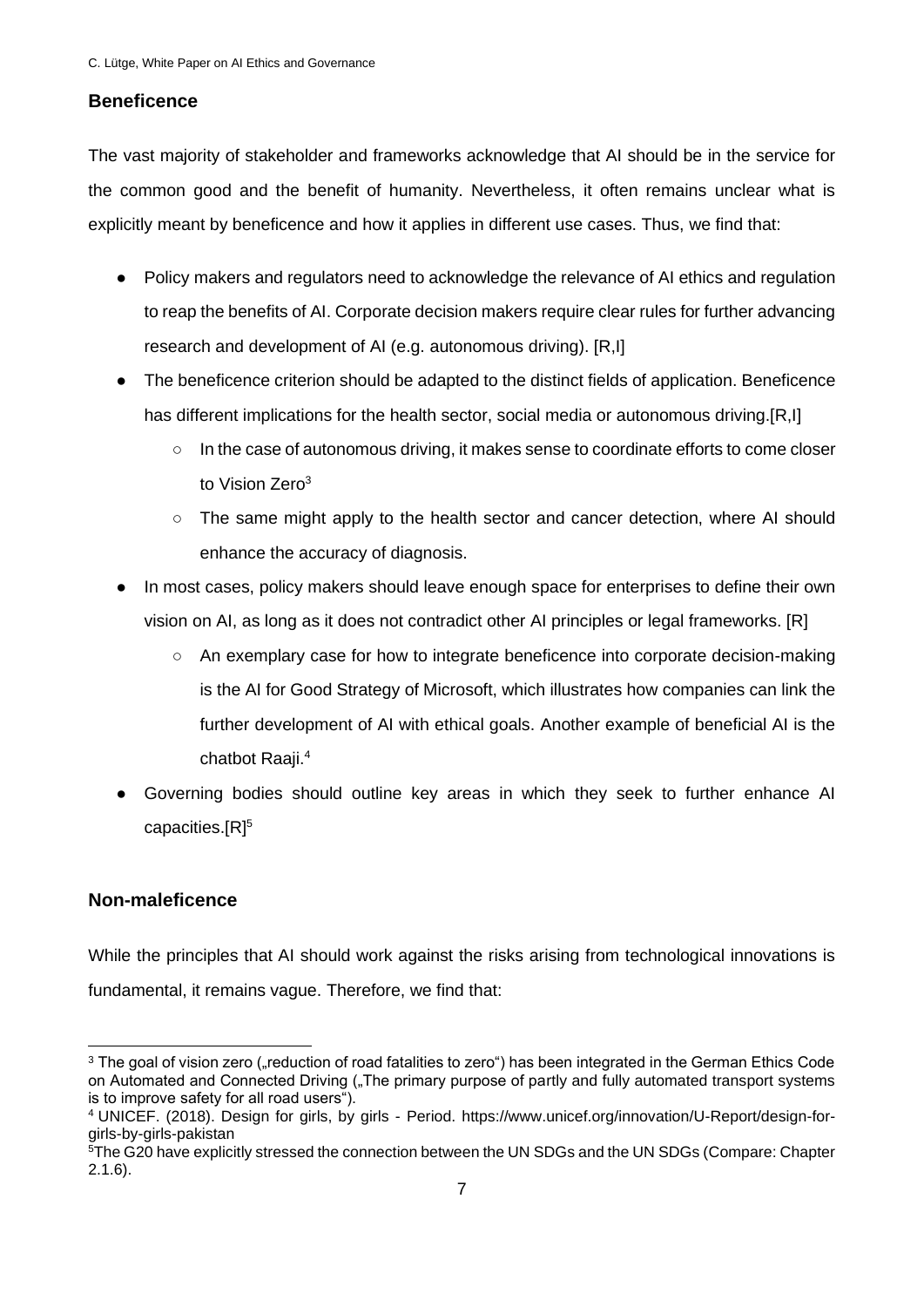- The legislator has to define the exact meaning of non-maleficence for the respective use cases and distinguish between different cases of criticality.[R]
	- In terms of criticality, we would emphasize on the aspects of irreversibility, individual rights and societal trust.
- In order to prevent harm for third parties, policy makers need to establish clear accountability structures and push forward quality seals for realizing safety and security gains. Some cases might require industry based regulations, such as autonomous driving. [R]<sup>6</sup>
- International standards frameworks play a critical role in developing a common understanding for minimum required standards. [R,I]
	- This relates to the discourse on common regulation initiated by the Beijing Principles and the guidelines of the OECD.
- Policy makers need to adapt consumer protection and human rights frameworks (such as the UN Guiding Principles on Business and Human Rights) to incorporate dilemmas related to AI and elaborate on the influence of algorithm driven decisions on systemic aspects of governance, such as rule of law or freedom of speech.[R]

# **Autonomy**

In the context of AI, autonomy refers to the need to strike a balance between the decision-making power we retain for ourselves and that which we delegate to AI. This concept lies at the core of human-centered AI and is of particular importance to the European context. However, room for interpretation still exists. Thus, we find that:

- Stakeholders have different concepts of autonomy. As a result, policy makers need to provide a definition of how they understand "autonomy" and clarify whether it is understood in a *narrow sense* or in a *broad sense*.[R]
	- For example, the Catholic Church has emphasized a rather broad understanding of human autonomy, as has the Opinion of the German Data Ethics Commission.
- Policy makers need to define concrete lines for the question of when human decisions should/can/must be replaced by AI.[R]

<sup>6</sup>The importance of accountability has also been identified in most AI frameworks, such as the German Data Ethics Code for Automated and Connected Driving.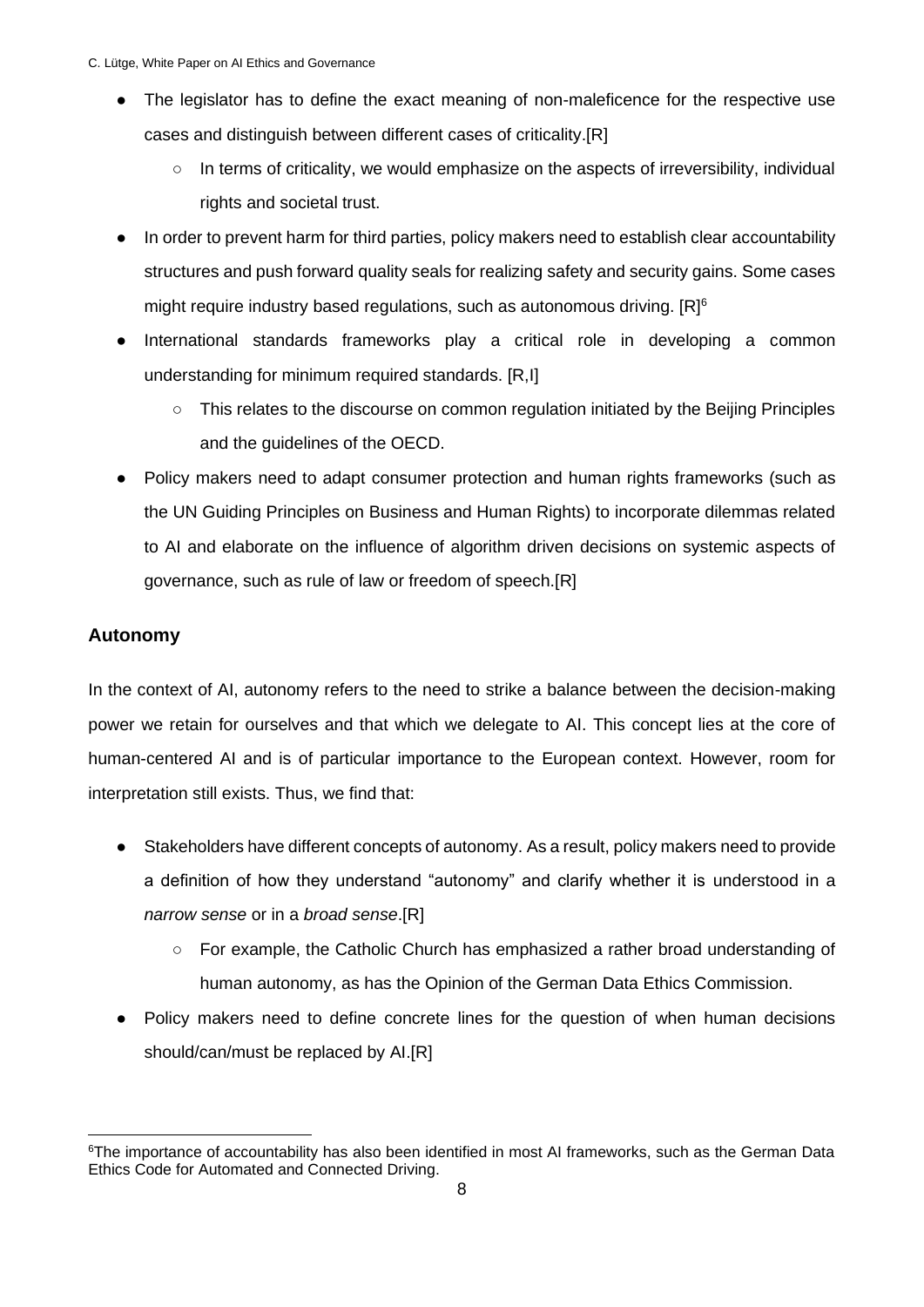- The Singapore framework provides important overview input for the debate on how to establish criteria and frames these criteria within the severity/criticality debate.
- Again, a "one size fits all" approach is not applicable here due to the different implications of irreversibility and systemic relevance, such as confidence of individuals in AI solutions.[R]
	- For instance, some companies have already develop internal approaches: Daimler has issued own principles on AI regulation with an emphasis on the importance of self-determination in autonomous driving, while Siemens has stressed the role of human oversight as one of mitigation principles on AI.

#### **Justice**

While a more elusive principle, it is largely agreed upon that AI should promote justice and eliminate all types of discrimination. The recent development of the use of AI in legal systems and compliance can be seen as a further starting point for instrumentalizing AI in order to enhance justice and accountability. At the same time:

- Legislation has to define the baseline of justice and has to develop concepts for different types of justice, such as fair and equal access.[R]
- The implications of the justice principle differ in the private and public sector. The standards for fairness and justice need to be stricter in the case of the public sector.[R]
- The legislator has to implement procedures for guaranteeing compliance to structural principles such as democratic accountability, rule of law and the right to remedy.[R]
- The mitigation of biases also requires industry standards, due to the fact that all industry types have specific environments.[R,I]
- In dilemmatic situations, regulators should not allow for the discrimination by gender, age or profession. Although societies might have clear preferences for age discriminations when it comes to trolley dilemma like situations, it would constitute a violation of constitutional principles.[R,I]

### **Explicability**

Explicability as an ethical principle was developed specifically for the context of the use of AI. In essence, AI decisions must be understandable and interpretable. Moreover, we interpret this principle as including issues of traceability and auditability. Companies have already developed